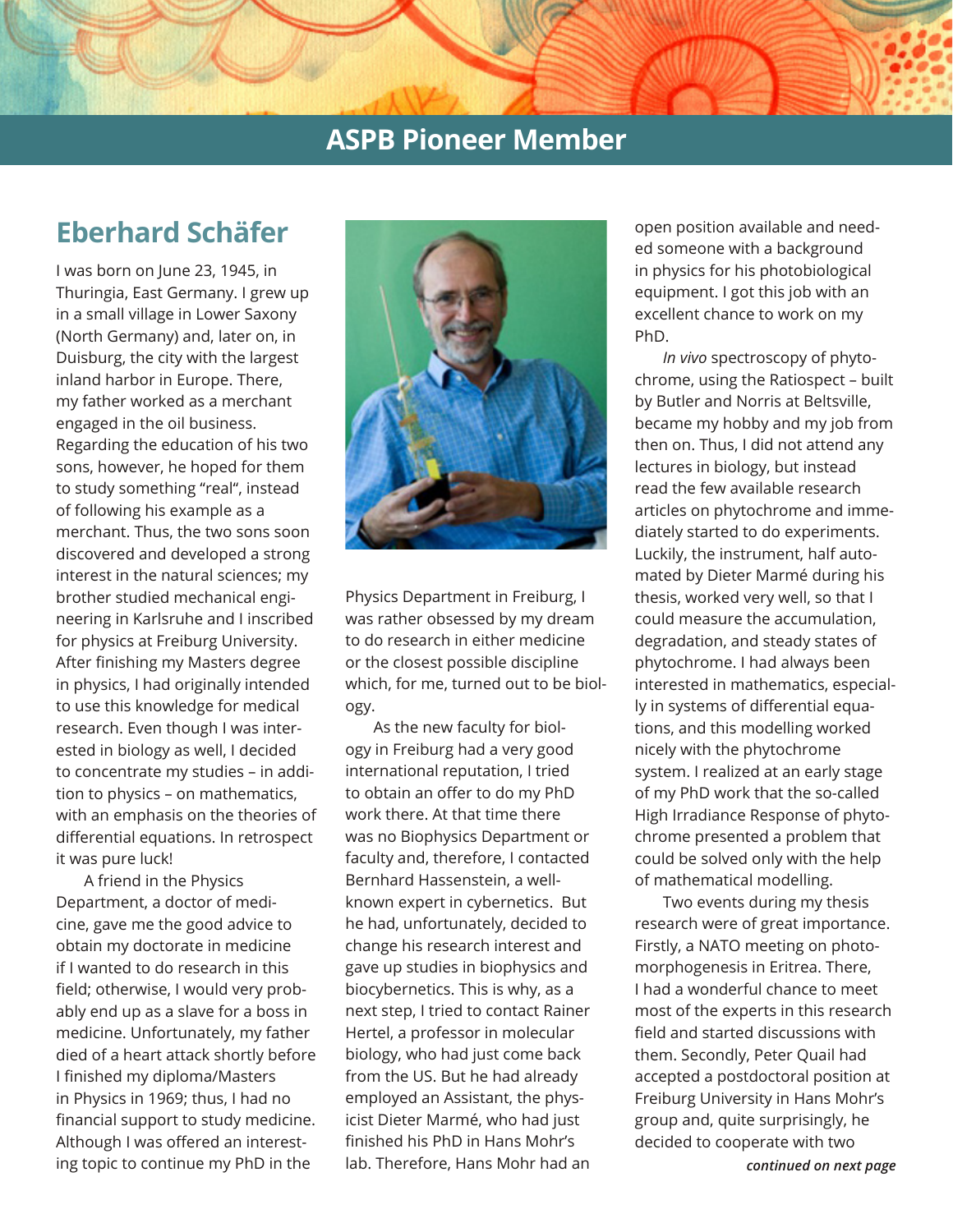### **ASPB Pioneer Member**

crazy physicists, Dieter Marmé and myself. I tried to teach Peter some physics and mathematics, and he taught me cell biology and biochemistry. I am not sure if this endeavor has been very profitable, but it has been a wonderful time. Owing to a number of discussions with Peter Quail and, later on, many regular guests in Hans Mohr's laboratory, I was enabled to learn a lot about the differences between the Anglo-Saxon and the German approaches toward physiological questions. Later, I met Masaki Furuya from Tokyo University, who invited me for regular visits in Japan at least once a year. I was even invited to spend a three-month sabbatical there at the RIkken Institute, where I became acquainted with a new way of guiding a research group and began friendships with a number of Japanese photobiologists.

I succeeded in finishing my thesis by the end of 1971, and, quite surprisingly, was immediately offered a permanent position in the department, which meant the start of my own research group. This opened a very promising time with a lot of top scientists, including Winslow Briggs and Peter Ray, who visited our biology faculty in Freiburg. Thus, I had a chance to continue my mathematical modelling with the aim of gaining my habilitation in 1975, and shortly afterwards my professorship, comprising duties of teaching plant physiology and biophysics. This *continued on next page* molecular-biological, cell-biological

**Eberhard Schäfer** *continued* meant an enormous amount of work, but a great pleasure at the same time.

> Beside phytochrome and photomorphogenesis, I became interested in the optics of plant tissues and in phototropism, especially in Phycomyces. I received an invitation from Max Delbrück at Cal Tech, and, at the same time from Winslow Briggs, to a GRC conference at Oxnard, California – my first trip to the US and from then on a normal procedure two times a year.

> I spent a first short sabbatical with Winslow Briggs at the Carnegie Institute at Stanford, where, together with a very ambitious postdoc, Moritoshi Iino, I had to work like a slave. This proved to be a rather successful time and opened a chance for me to return this slavery treatment to Winslow, when, owing to his Alexander von Humboldt award, he worked in my lab. After his official retirement as Director of Carnegie, we found an arrangement for Winslow as a "postdoc" in my laboratory.

In the 70's, so to say, the time of plant molecular biology started with an explosion, and I decided to change my research approach. Again, I was lucky enough to be surrounded by friends and colleagues in Freiburg who were experts in plant molecular biology; this included Klaus Apel, Klaus Hahlbrock, Günther Feix and Hans Kössel. With their help, my graduate students got excellent training, which opened a new path towards plant physiological research using

as well as genetic tools. This resulted in a wonderful time of collaboration and the chance of publishing a number of nice papers together and to become lifelong friends.

Another important event happened when Ference Nagy, formerly a member of Nam Hai Chua's laboratory, was offered a position at the Fredrick Miecher Laboratory in Basel. On his way to Switzerland, he decided to visit me in Freiburg. From then on, we have continually worked together to this day. Friendships between the members of later labs in Szeged, Hungary, and Freiburg have been the basis for a long-lasting collaboration. Ference helped me obtain a better feeling for plant molecular biology, whereas I tried to give him a feeling for physiology and systems biology.

When I was offered the chair and succession of my former teacher, Hans Mohr, this meant new opportunities would be opening for me. I decided to initiate several independent research groups in my department, and it has always been a pleasure to discuss with them their different, independent research topics. In addition, more guests, including Ference Nagy and Masamitsu Wada as Alexander von Humboldt laureates, and Alan Jones as a Humboldt fellow joined my lab for their sabbaticals. In 2010 on the occasion of my retirement, we had a symposium that included speakers who had once been guests in my lab or had been constant collaborators.